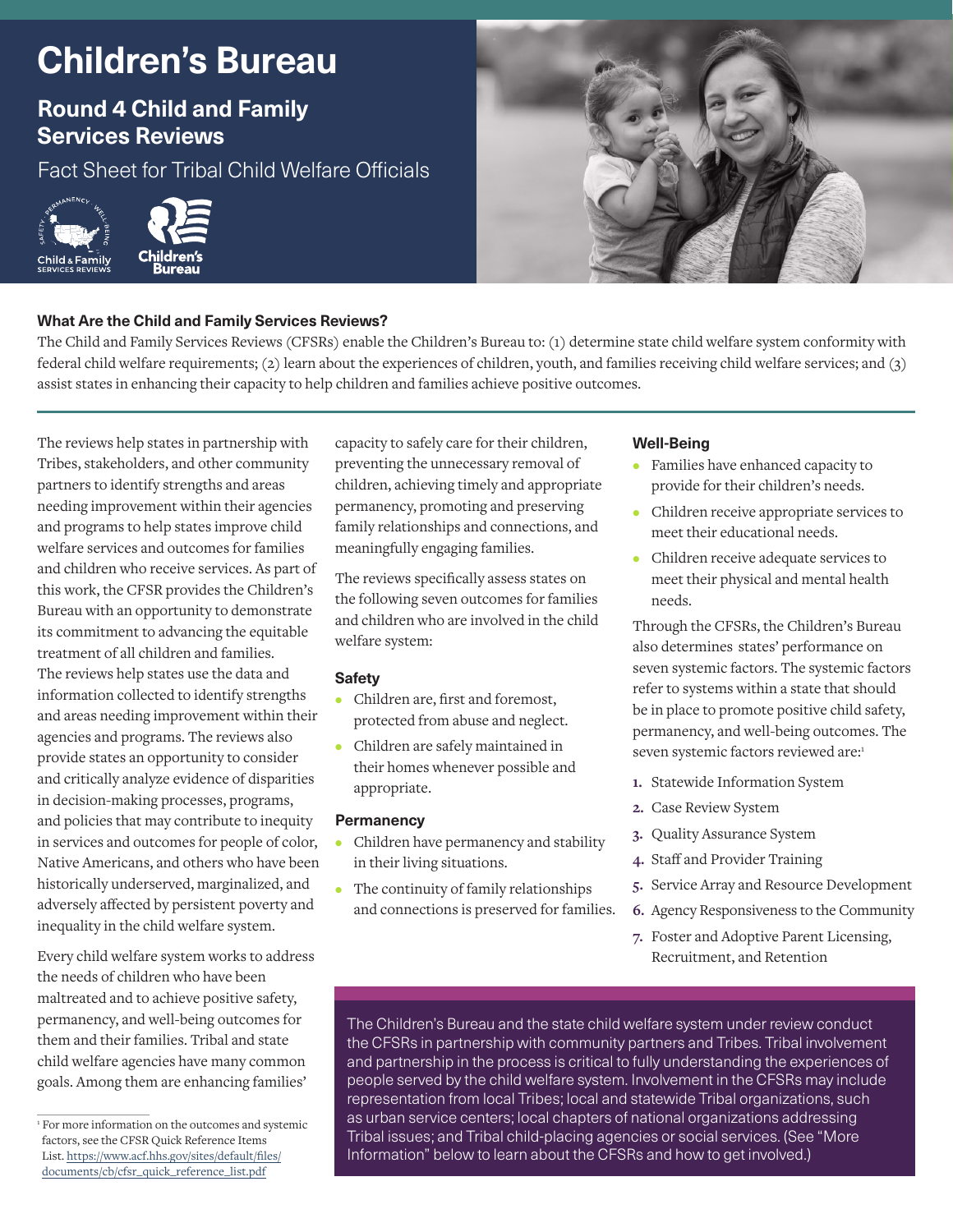#### **The CFSR Process**

The CFSRs are a partnership between federal and state staff. The process is explained below.



The statewide assessment provides an opportunity for states to gather and analyze qualitative and quantitative data and evidence to evaluate their child welfare programs and practices. The information captured in the statewide assessment informs the Children's Bureau's substantial conformity determinations and is used to inform subsequent phases. Next is the onsite review, conducted by a joint federal-state team. After the onsite review, states determined not to be in substantial conformity with one or more of the seven outcomes and seven systemic factors are required to develop a Program Improvement Plan (PIP) to address all areas of nonconformity as

specified in the CFSR Final Report. The PIP provides an opportunity for the state child welfare agency, Tribes, community partners, stakeholders, and personswith lived experience to use information from the statewide assessment and the onsite review to develop, implement, and monitor a state-specific plan to strengthen the functioning of the systemic factors and improve outcomes for the children and families served. Tribes, community partners, stakeholders, and youth and parents served by the child welfare system can be involved in improvement planning efforts and assist the agency in developing, supporting, and monitoring the improvements.

#### Get Involved

The Children's Bureau expects states to ensure Tribal participation through early and ongoing outreach to Tribes and by discussing with Tribes the specific opportunities available for participation in the process. States can invite Tribal representatives to participate directly in the review process, and Tribes can request participation, which you can do in several ways:





*You can ask to be involved in the CFSR. You can request to participate in focus groups or interviews, and assist in identifying potential review team members and key Tribal members (e.g., officials from Tribal child welfare, Tribal courts, and Tribal governments; people with lived experience; and elders, cultural and spiritual leaders, and other knowledge-holders).*



*You can participate as a reviewer or participate in interviews conducted during the reviews. You can also assist Tribal teams with stipends or other help to enable elders and cultural/spiritual leaders to travel to and attend reviews.*



*You can help develop your state's PIP. You can share ideas about changes you would like to see made in the child welfare system. You can offer and hold trainings for Tribal staff and leaders (e.g., on the CFSRs and the PIP) with Q&A and opportunities for peerto-peer discussion.*

Contact your state child welfare agency's Tribal contact/liaison for information about the CFSR in your state and opportunities for your involvement. A list of agency websites is at **<https://www.childwelfare.gov/organizations/>**